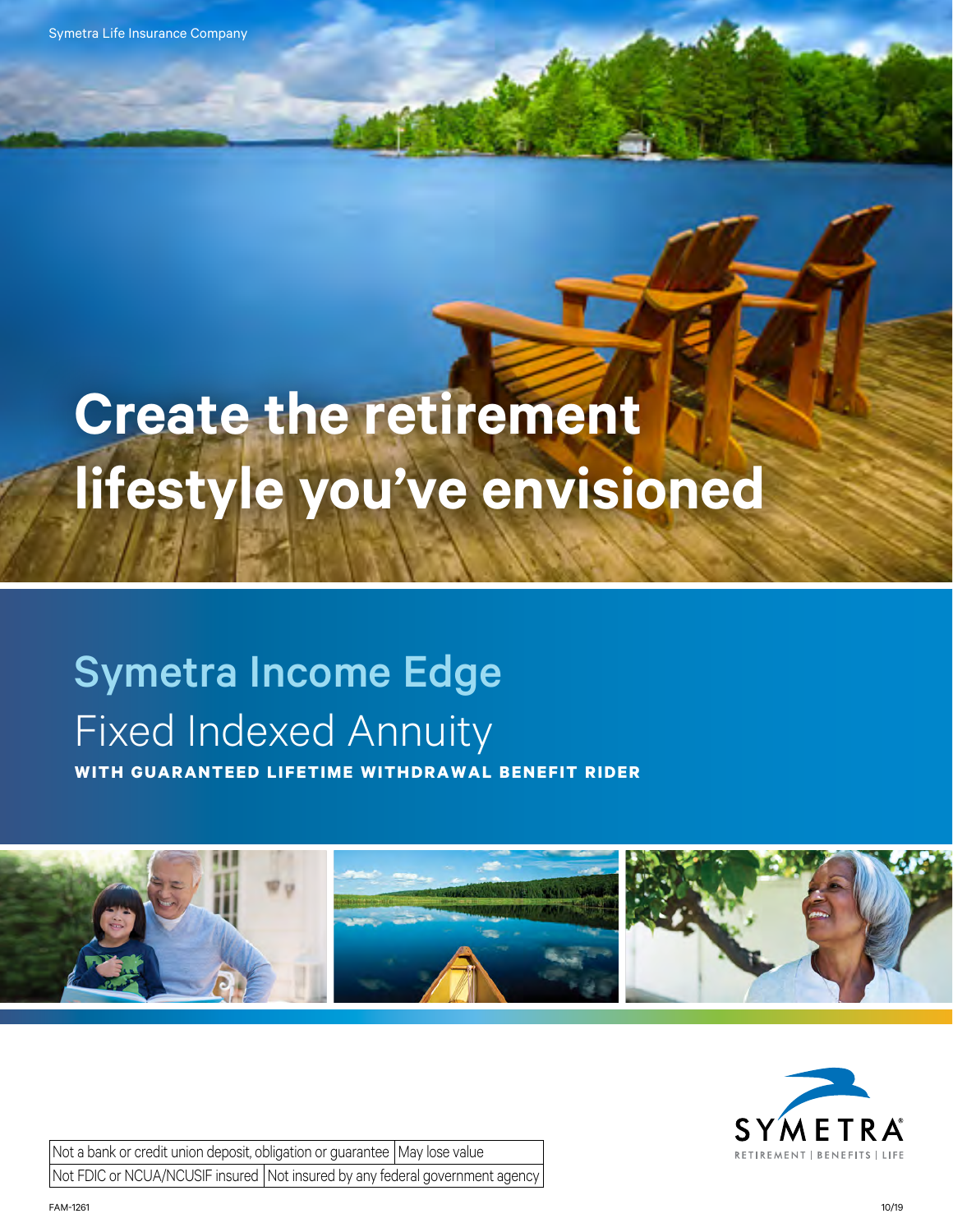

# What is Symetra Income Edge? Let's break it down.

Symetra Income Edge is a single-premium fixed indexed annuity with a guaranteed lifetime withdrawal benefit rider.

Let's take a closer look at what this means.  $\triangleright$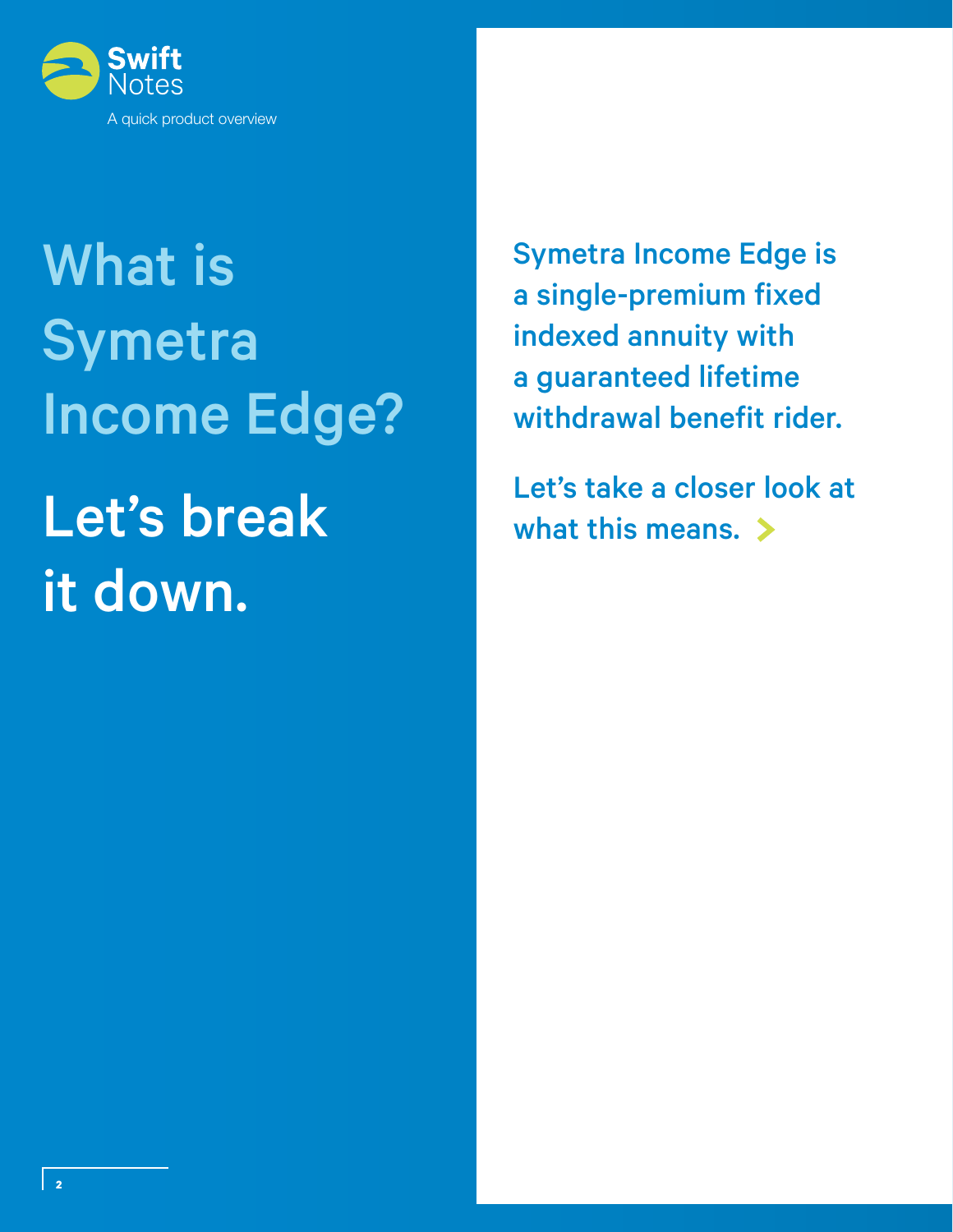Single-premium You purchase the annuity with a **lump sum.** *You make a You make a You make a* 



*single payment*

#### Fixed indexed "Fixed indexed" describes how the

annuity's interest is calculated. This interest can be a **fixed** rate or based on the performance of a **market index**. And if you choose a market index, your money is not actually invested in the market, so you have no market risk.





*Fixed rate Market index*

Annuity **Annuity** An annuity is a contract between you and an insurance company. The idea is pretty simple. You put money in. It accumulates interest. **It pays you back later.** "Paying you back" can happen in several ways. One option is to take money out as a monthly payment for the rest of your life.



*Your money can grow over time*



*And pays you back later*

**Guaranteed** lifetime withdrawal benefit rider (withdrawal benefit)

This benefit provides **guaranteed income for life** in the form of regular withdrawals from your contract. It gives you predictable, reliable income that continues even if your annuity is withdrawn to \$0.



*Guaranteed income for life*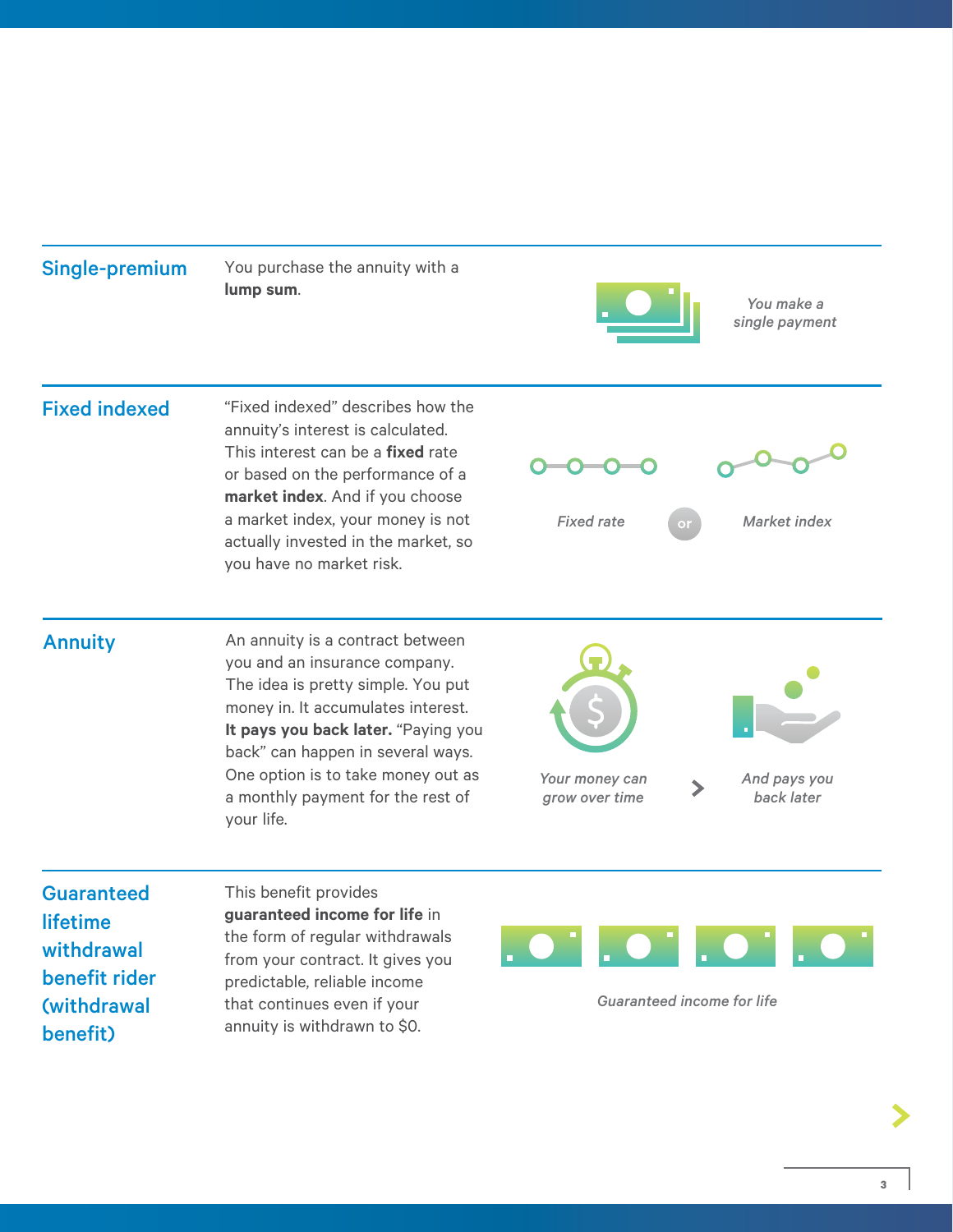## Symetra Income Edge is designed to help ease your retirement worries.



#### Will I run out of money?

• Income Edge can guarantee steady income payments for life, even if there is no money left in your annuity. This is the key benefit of the withdrawal benefit.

### What if I need access to my money sooner than expected?

- You can access any remaining contract value if you have an unexpected need, but this will reduce your future maximum withdrawal amount and charges may apply.
- During the initial contract period (the "surrender charge" period), you can withdraw up to 10% of the money in your contract every year free of charge—unless you have started taking lifetime income payments.
- You can take out more than 10% during the surrender charge period, but the amount you take out may be subject to a market value adjustment (MVA) and a fee called a "surrender charge."
- After the surrender charge period, surrender charges and MVAs no longer apply.



### Can my money continue to grow?

- Any interest you earn is credited each year, and it can continue to grow through compounding.
- Your money grows tax-deferred (it's not taxed until you take it out).
- You can choose a lifetime income option that may increase your payments each year.
- If the market index you choose goes up, your indexed account can be credited interest up to a "cap"—the top percentage you can earn in any given year.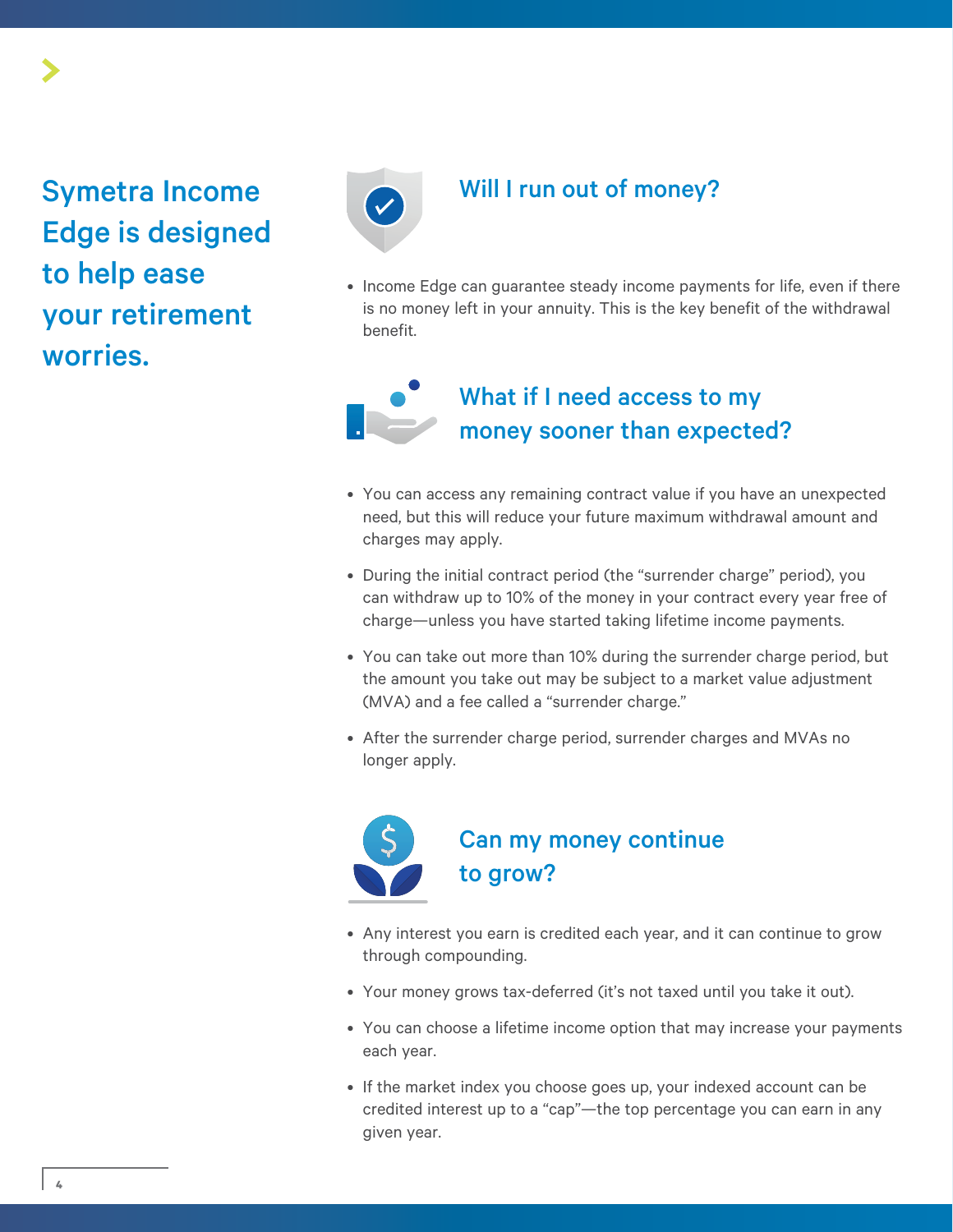



- Because you're not actually invested in the market, you will never lose money due to market declines.
- You can surrender your contract at any time and receive the current value, subject to an MVA and surrender charge, and minus any previous charges or withdrawals.
- If you die, your beneficiaries will receive any remaining money per your contract.



### I don't want any surprises. What else should I know?

- You have a "free-look period," which means you can cancel your contract and receive a full refund within 30 days of the contract receipt.
- Caps and fixed interest rates are reset annually, so they may vary from year to year.
- There is an annual charge for the withdrawal benefit. The fee is a percentage of the money in your annuity and will not change for the life of your contract.
- You can cancel the withdrawal benefit after five years. If you do, the benefits it provides go away for good and charges will not be refunded.
- There may be years where you earn no interest if the index you choose doesn't increase or it declines.
- Federal income taxes may apply to withdrawals. There could be an additional federal tax of 10% if you take money out and you're younger than age 59½. You should consult with an attorney or tax advisor before taking any withdrawals.



### Built for the long-term

Fixed indexed annuities (FIAs) are built to be long-term insurance products. A FIA with a withdrawal benefit is meant for people who want guaranteed income in retirement.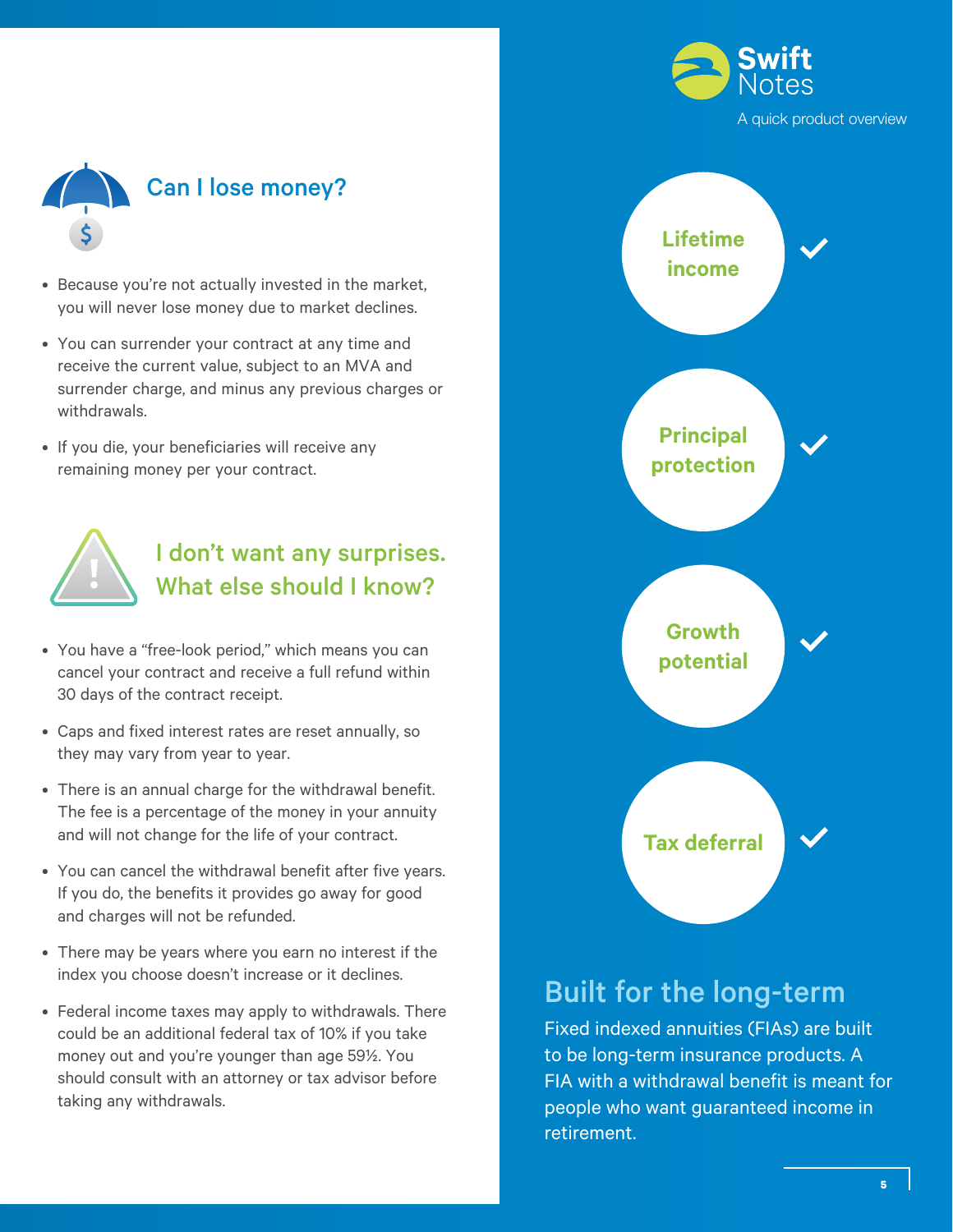

# What will your retirement look like?

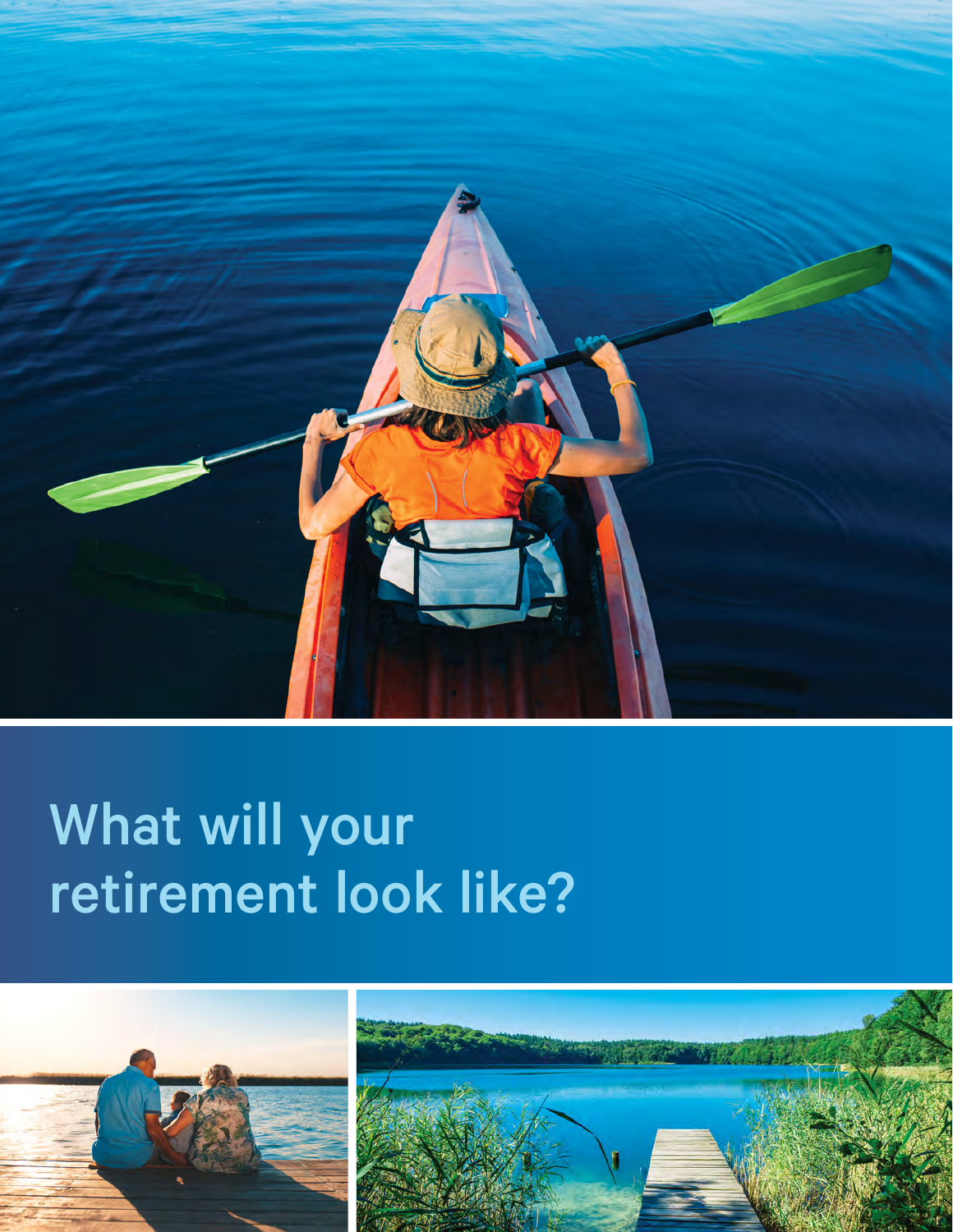# Envision it.

You've probably imagined the years ahead with family and friends, where you may retire, and the places you may travel.

Creating the retirement you've pictured requires a solid foundation, and asking important financial questions now can help you prepare for the future you envision.

How can I receive lifetime income?

How can Income Edge help my money grow?

What else should I know?

Symetra Income Edge, with its withdrawal benefit, can help address these questions.

**Let's learn more.**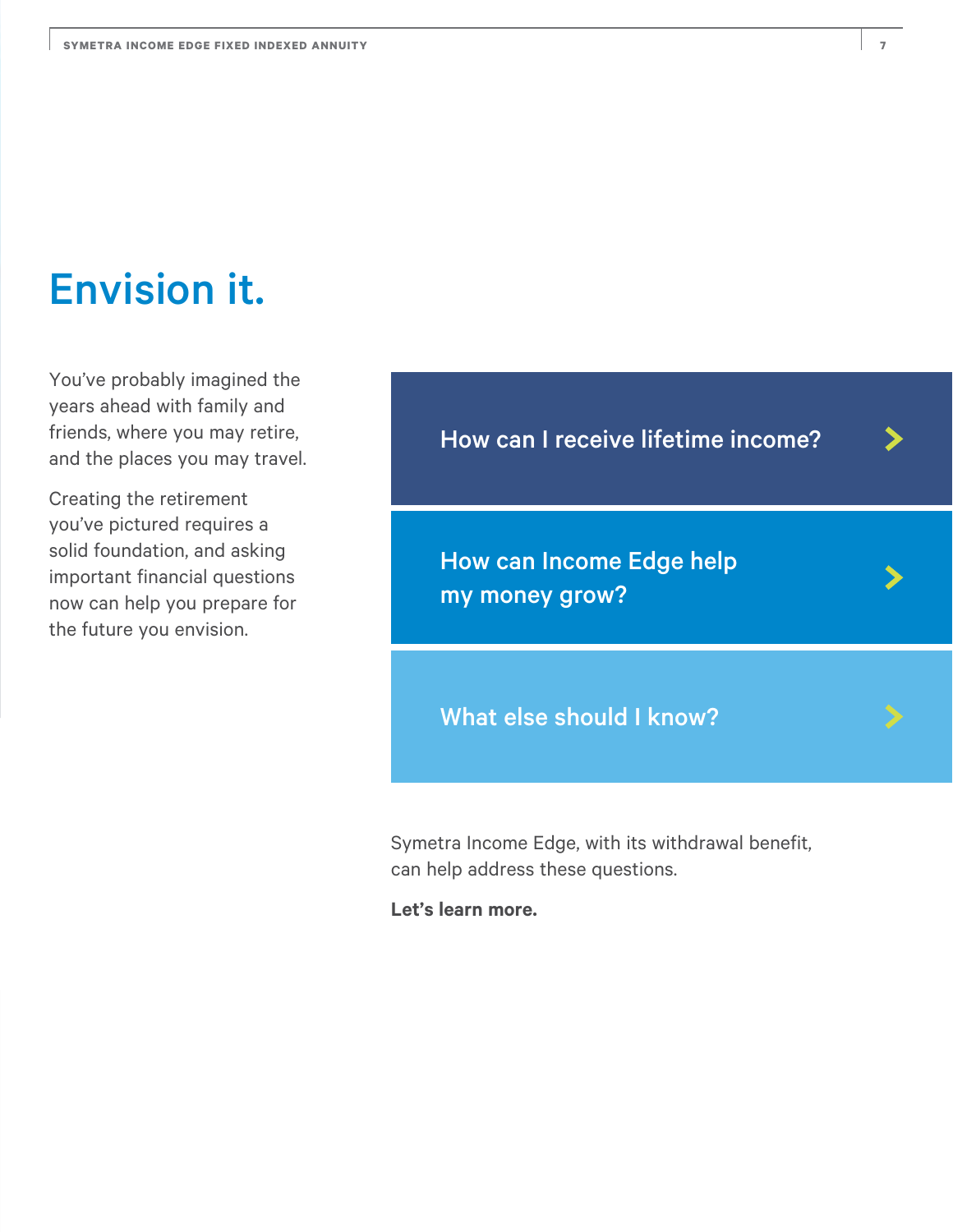# How can I receive lifetime income?

# The withdrawal benefit creates income for life

The withdrawal benefit allows lifetime withdrawals from your contract up to the maximum withdrawal amount (maximum amount) each year, regardless of your remaining contract value. The amount will never decline due to indexed account performance.

#### **Your lifetime withdrawals have potential to grow both before and after withdrawals begin.**

#### **Before** lifetime withdrawals begin:

- Your maximum amount is guaranteed to increase each year for up to 10 years.<sup>1</sup>
- In addition to the annual increase, as your contract value grows, your future maximum amount also increases—even after 10 years. Potential contract value growth is based on the performance of accounts you choose:
- **1. S&P 500® Index Point-to-Point**
- **2. JPMorgan ETF Efficiente® 5 Index Point-to-Point**
- **3. Fixed account**

<sup>1</sup> Assuming no withdrawals prior to the date lifetime withdrawals begin.

#### **After** lifetime withdrawals begin:

If you're 59½ or older and ready to begin lifetime withdrawals, you have two options:

- **1. Level withdrawals:** A guaranteed, level amount for life.
- **2. Index-linked withdrawals:** Guaranteed withdrawals for life with potential for increases each year.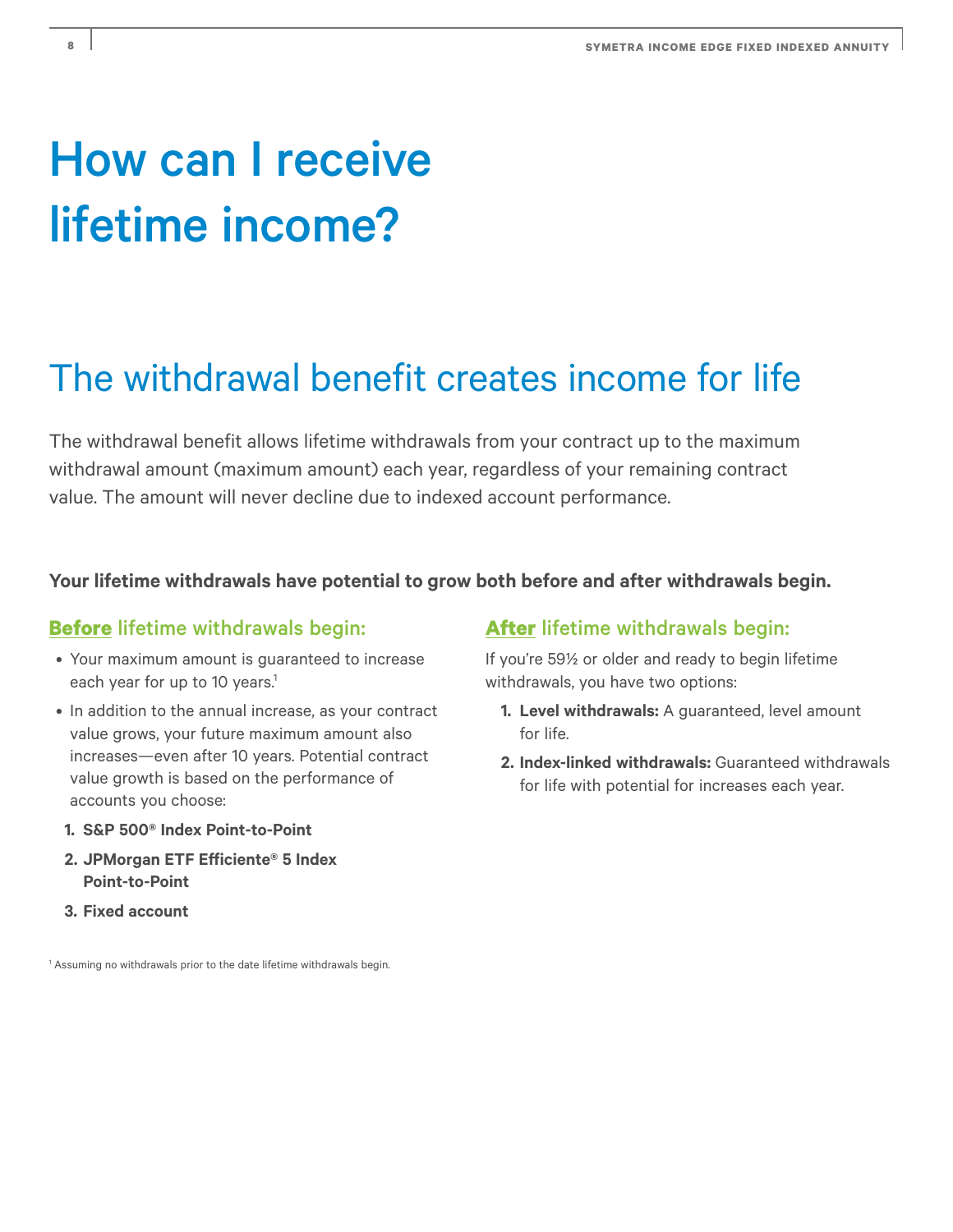## Determining your maximum amount

Your maximum amount is based on your age when you purchase Income Edge (this determines your base withdrawal percentage), the number of years you defer withdrawal benefit payments, and whether or not you select level or index-linked withdrawals.

#### **Take a look at this hypothetical example:**

Assume you purchase Income Edge with **\$100,000** and that the base withdrawal percentage is **5.00%** and the annual increase percentage is **0.25%**. You wait five years to start taking your lifetime withdrawals which increases your withdrawal percentage to **6.25%**. Your hypothetical contract value has grown to **\$115,000** based on the fixed and indexed account allocations you selected.

Your maximum amount would be: **\$115,000 x 6.25% = \$7,187.50**

This amount would be guaranteed for life, even if your contract is withdrawn to **\$0**. If you were to select the index-linked withdrawal option your maximum amount could increase further based on the performance of the indexed accounts chosen, though your base withdrawal amount would start at a lower percentage. This hypothetical example is for illustrative purposes only. Actual amounts may differ.

#### Maximum amount  $=$

Contract value x Withdrawal percentage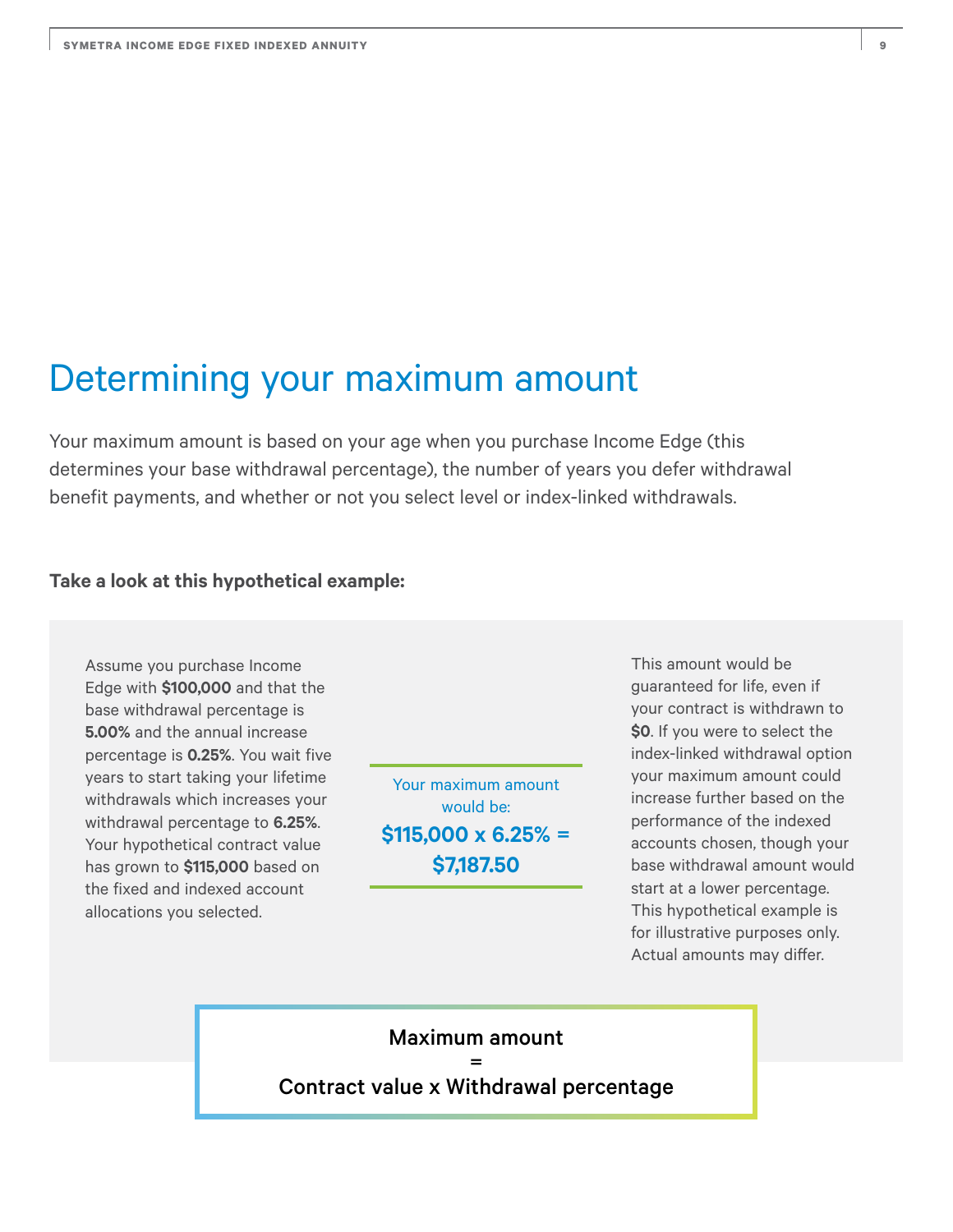# How can Income Edge help my money grow?

Income Edge allows you to choose from accounts linked to market indexes and an optional fixed account, providing opportunities to grow your money and maintain the lifestyle you want.

# Your account choices Your index choices

#### Indexed accounts

Indexed accounts earn interest based on the performance of a market index, such as the S&P 500® Index. An index is a financial tool that tracks the value of a specific collection of securities. In other words, it is a measurement of investment value—not an investment itself.

#### Fixed account

The fixed account earns interest at a fixed rate that is declared at the beginning of the interest term.

**Because indexes may perform differently under similar market conditions, Income Edge offers two index options:** 

#### **<sup>1</sup>** S&P 500 Index

Widely regarded as the best single gauge of large-cap U.S. equities, this world-renowned index includes 500 of the top companies in leading industries of the U.S. economy.

#### **<sup>2</sup>** JPMorgan ETF Efficiente® 5 Index

This industry-leading, multi-asset-class index seeks to generate returns by utilizing a diverse array of exchangetraded funds (ETFs) and a cash index. The index rebalances monthly to create an asset mix with the best recent returns for a given level of risk.

This design focuses on maximizing returns while limiting volatility—an attempt to dampen the up and down movements in the index. With this "target volatility" design, the index may have more stable performance than a traditional index, although partially at the expense of gains. Please see the index fact sheet for more information.



**Flexibility to transfer between accounts** 

You can transfer money between your fixed account and/or any indexed accounts at the end of each 1-year interest term.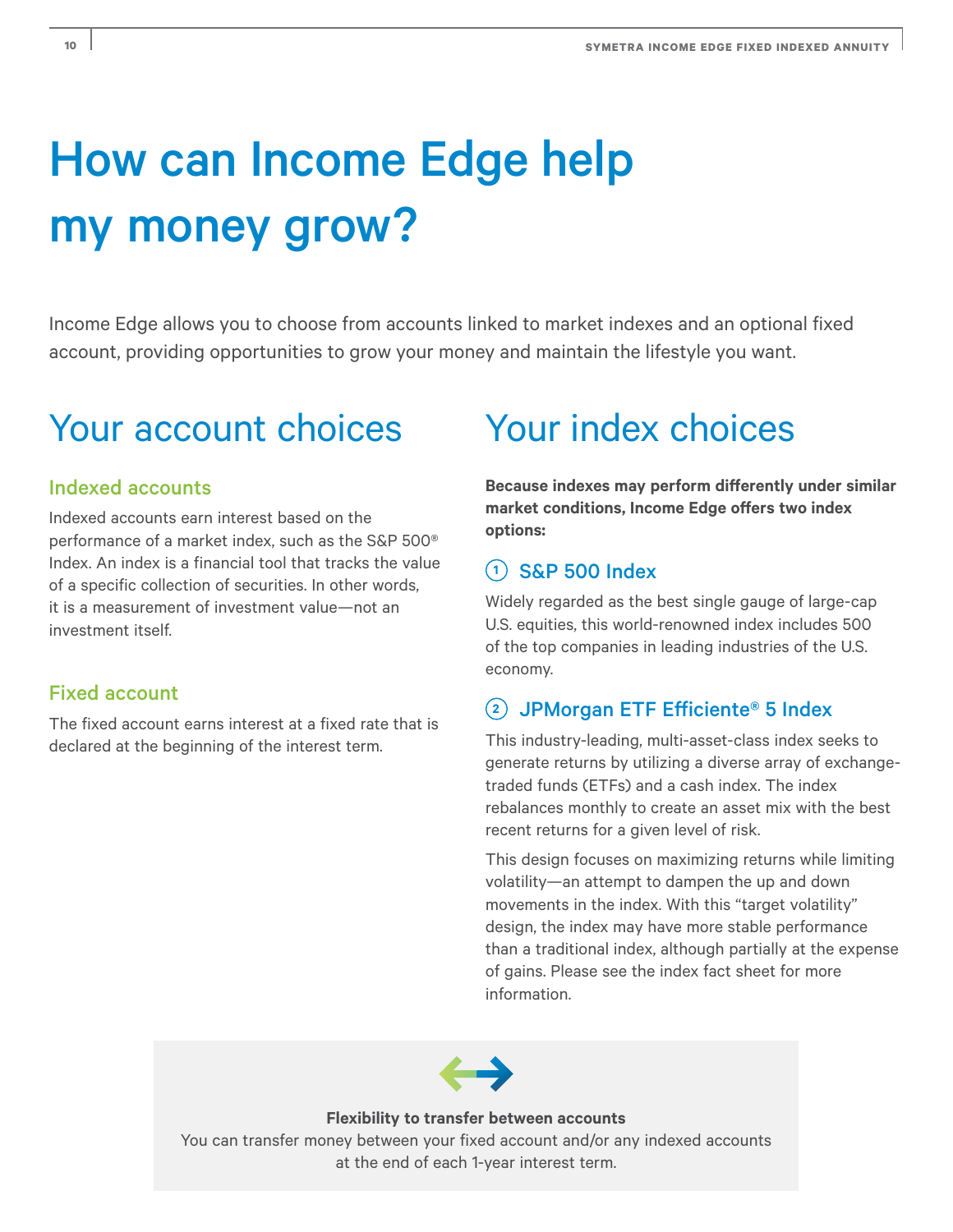#### Protection from market declines

Your contract value is protected from losing value due to market performance. If the index value declines from the beginning of an interest term to the end of an interest term, you will receive no interest for that term, but your contract value won't decline.

Note: Your contract value will be reduced by the deduction of the annual withdrawal benefit charge. It is possible that your contract value could be worth less than your initial purchase payment if there is no growth in your contract.

#### Potential for indexed interest, up to a "cap"

Caps limit the amount of indexed interest that can be earned in each interest term. Here's how they work:

- At the beginning of each interest term, we set a maximum cap on the interest rate that can be credited to the indexed account at the end of the term.
- If the change in the index value from the beginning of the interest term to the end of the interest term is positive, you'll receive interest up to the declared cap.
- Indexed interest is calculated and credited (if applicable) at the end of each annual interest term. Amounts withdrawn from the indexed account before the end of an annual interest term will not receive indexed interest for that term.

#### **CAPS AT WORK**

This table illustrates how an Income Edge indexed account would be credited interest in hypothetical situations when index performance over a 1-year interest term was greater than the cap, less than the cap (but positive), or negative.

|                                       | <b>Index</b><br>performance | Cap | <b>Interest</b><br>credited |
|---------------------------------------|-----------------------------|-----|-----------------------------|
| Index performance<br>greater than cap | 10%                         | 5%  | 5%                          |
| Index performance<br>less than cap    | 2%                          | 5%  | 2%                          |
| Negative index<br>performance         | -5%                         | 5%  | 0%                          |

If the change in the index value from the beginning of the interest term to the end of the interest term is positive, you'll receive interest up to the declared cap.

#### Starting your interest term

Your purchase payment is allocated to your chosen accounts on the 7th, 14th, 21st or 28th calendar day of the month, whichever is on or immediately follows the contract date. This is the start of your interest term. Allocations scheduled on non-business days will be allocated on the next business day. Until allocated, the purchase payment will be held in an account earning a fixed rate of interest.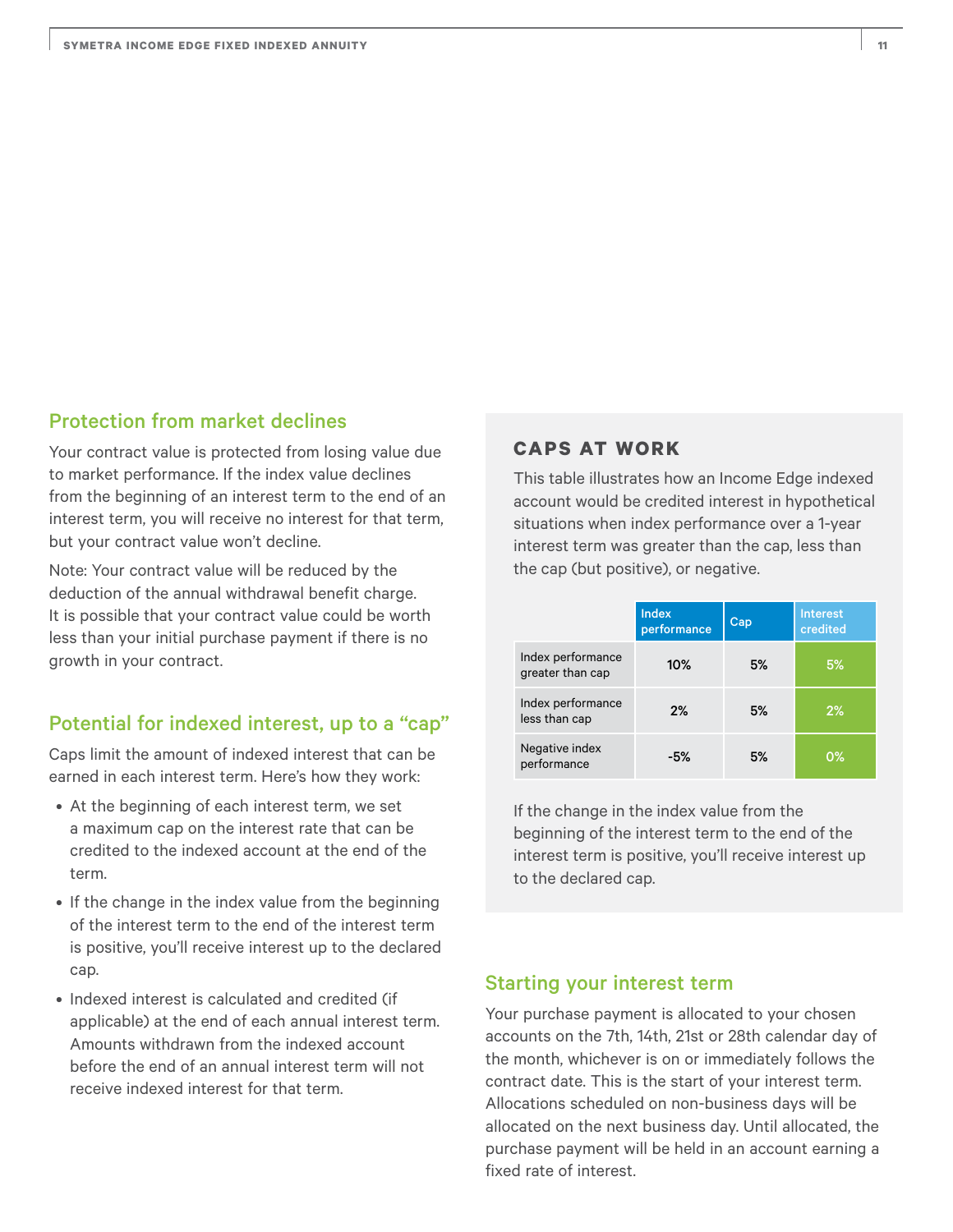# What else should I know?

#### Changing the amount of your lifetime withdrawal

At the end of any interest term, you can request to change the amount (up to the maximum amount) and/or frequency of your withdrawals.

#### Taking additional withdrawals

If you need to withdraw more than your maximum amount, your future maximum amount will decrease due to the change in the contract value. The change in contract value is determined by the excess amount that is withdrawn. For more information, please refer to the Contract Summary and/or Statement of Benefit Information.

#### Withdrawals to satisfy required minimum distributions (RMDs)

If you own a tax-qualified contract and need to withdraw more than your maximum amount in order to satisfy RMDs from your contract, the excess amount withdrawn will not result in a proportional reduction to your maximum amount.

### Withdrawal benefit flexibility **More withdrawal benefit details**

#### A word about taxes

The lifetime withdrawals provided by the withdrawal benefit are generally taxed like any other withdrawal from the contract. You may want to consult a tax advisor prior to purchasing Income Edge.



#### **RMD FRIENDLY**

Excess withdrawals needed to satisfy RMDs will not reduce your maximum amount.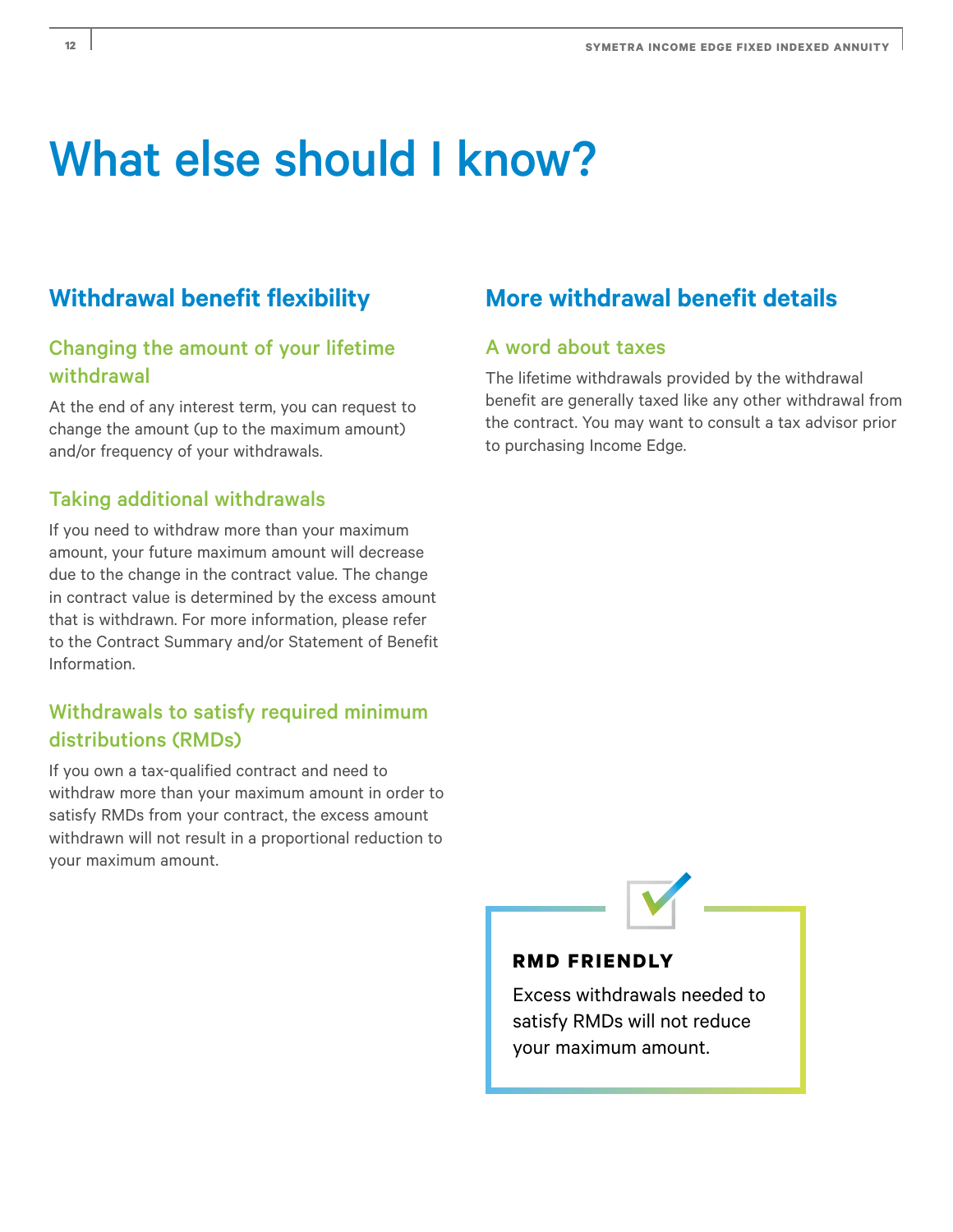#### **Multiple ways to access your money**

**While Income Edge is designed for the long term, we recognize that circumstances change and you may still need access to your money.** 

#### Free annual withdrawals

Until you begin taking lifetime withdrawals, you can withdraw up to 10% of your contract value each contract year without paying surrender charges or market value adjustments. If you withdraw more than 10% annually during the surrender charge period, a surrender charge and MVA will apply on the amount over 10%. Any amounts withdrawn from an indexed account before the end of the interest term will not receive interest for that term (indexed interest is only credited at the end of each annual interest term). The 10% penalty-free amount is no longer available after lifetime withdrawals begin.

#### Nursing Home and Hospitalization Waiver

We'll waive your surrender charges and any MVAs if you're confined to a nursing home or hospital for at least 30 consecutive days and for up to 90 days after your release. Additional requirements are explained in the annuity contract.

This waiver is not available in all states.

#### Annuitization

Anytime after the first contract year, you can convert all or part of your contract value into an income stream that pays you over a specific period of time or for your lifetime. This will terminate the withdrawal benefit, unless you already terminated it prior to annuitizing.

### **Market value adjustments**

If you withdraw money from your contract during the surrender charge period, a market value adjustment (MVA) will apply. The MVA does not apply to the 10% free withdrawal feature before you begin lifetime withdrawals or to the maximum withdrawal amount after payments begin.

- The adjustment will be either positive (a credit) or negative (a charge)—meaning the amount you receive will increase or decrease. The adjustment is based on the change in the Barclays US Intermediate Corporate Bond Index Yield between the day the contract was issued and the day the withdrawal is taken.
- The MVA applies only if you withdraw money from your contract during the surrender charge period. After the surrender charge period, the MVA no longer applies. It may also apply upon death or annuitization, but only if it results in a cash surrender value higher than the contract value that would otherwise be paid.
- A negative adjustment will never result in receiving less than the guaranteed minimum value.

Please review your Contract Summary and/or Statement of Benefit Information at the time of purchase for specific examples of how surrender charges and MVAs may affect contract and cash surrender values.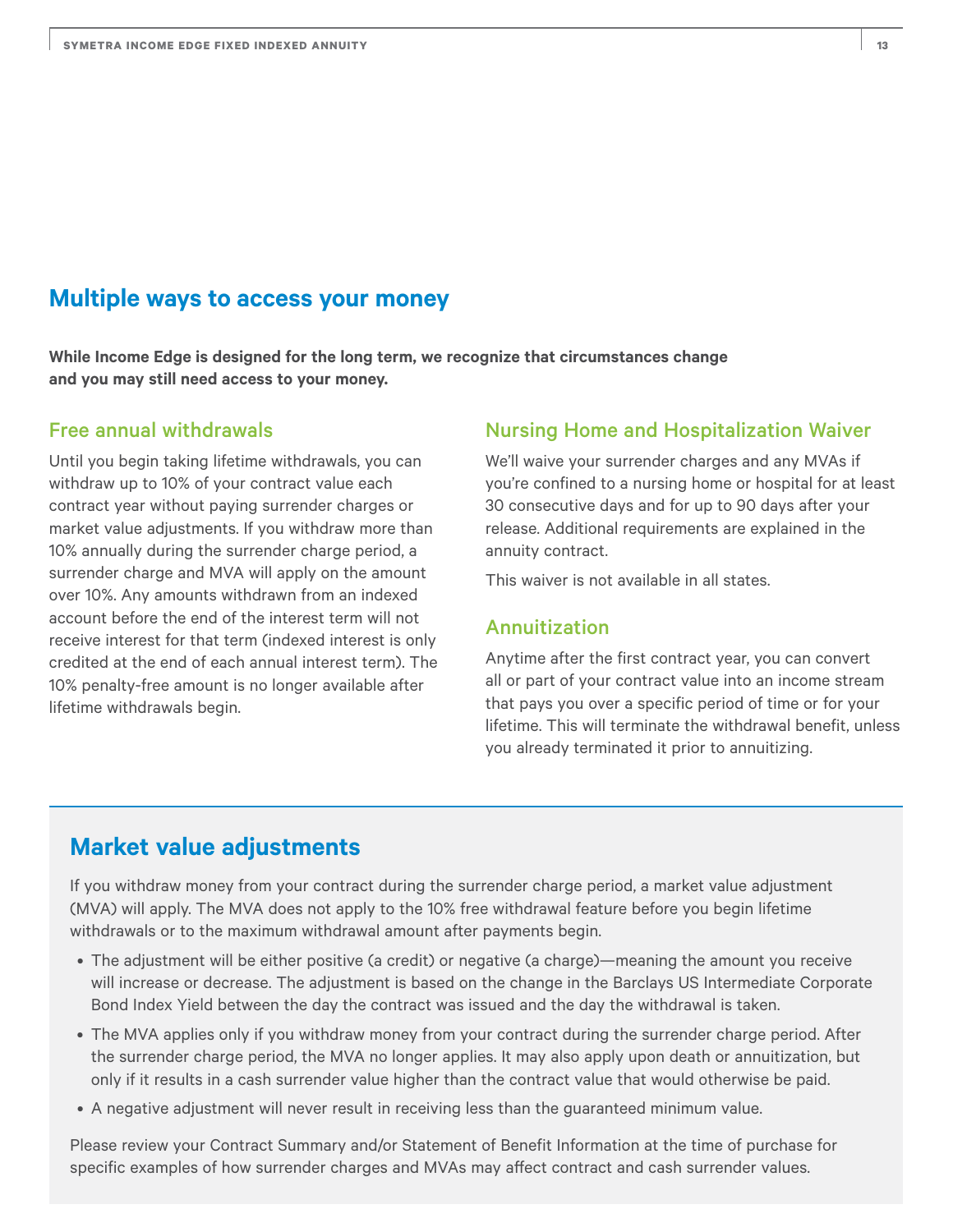### **Other features and benefits**

#### Surrender charges

The first seven years of your contract are called the "surrender charge period." During this time, if you withdraw more than the free withdrawal amount, you will pay a surrender charge on the excess amount, unless a waiver applies.

The surrender charge decreases during your contract term as follows:

| Contract<br>year | A  | $\overline{2}$ | 3        | 4. | 5. | 6  |    | $8+$ |
|------------------|----|----------------|----------|----|----|----|----|------|
| Charge*          | 9% |                | 8% 7% 7% |    | 6% | 5% | 4% | 0%   |

\* As a percentage of the amount withdrawn in excess of the free withdrawal amount.

#### Death benefit

Upon your death, your beneficiaries will receive the greatest of the contract value (which does not reflect any current surrender charge or MVA), the cash surrender value (reflecting any applicable surrender charge and MVA), or your original purchase payment (adjusted for any withdrawals). If the withdrawal benefit has been terminated, the death benefit will be the greater of the cash surrender value or contract value.

#### Contract basics

| Minimum purchase payment        | \$10,000                                                                                       |
|---------------------------------|------------------------------------------------------------------------------------------------|
| Purchase age                    | 50-85                                                                                          |
| <b>Product types</b>            | Nonqualified, Roth IRA,<br><b>IRA and SEP</b>                                                  |
| Interest term length            | 1 year                                                                                         |
| Withdrawal benefit<br>frequency | Monthly, quarterly,<br>semi-annually or annually                                               |
| Minimum withdrawal amount       | \$100 per payment                                                                              |
| <b>Covered persons</b>          | Single or joint. Covered<br>persons are selected at the<br>time lifetime withdrawals<br>begin. |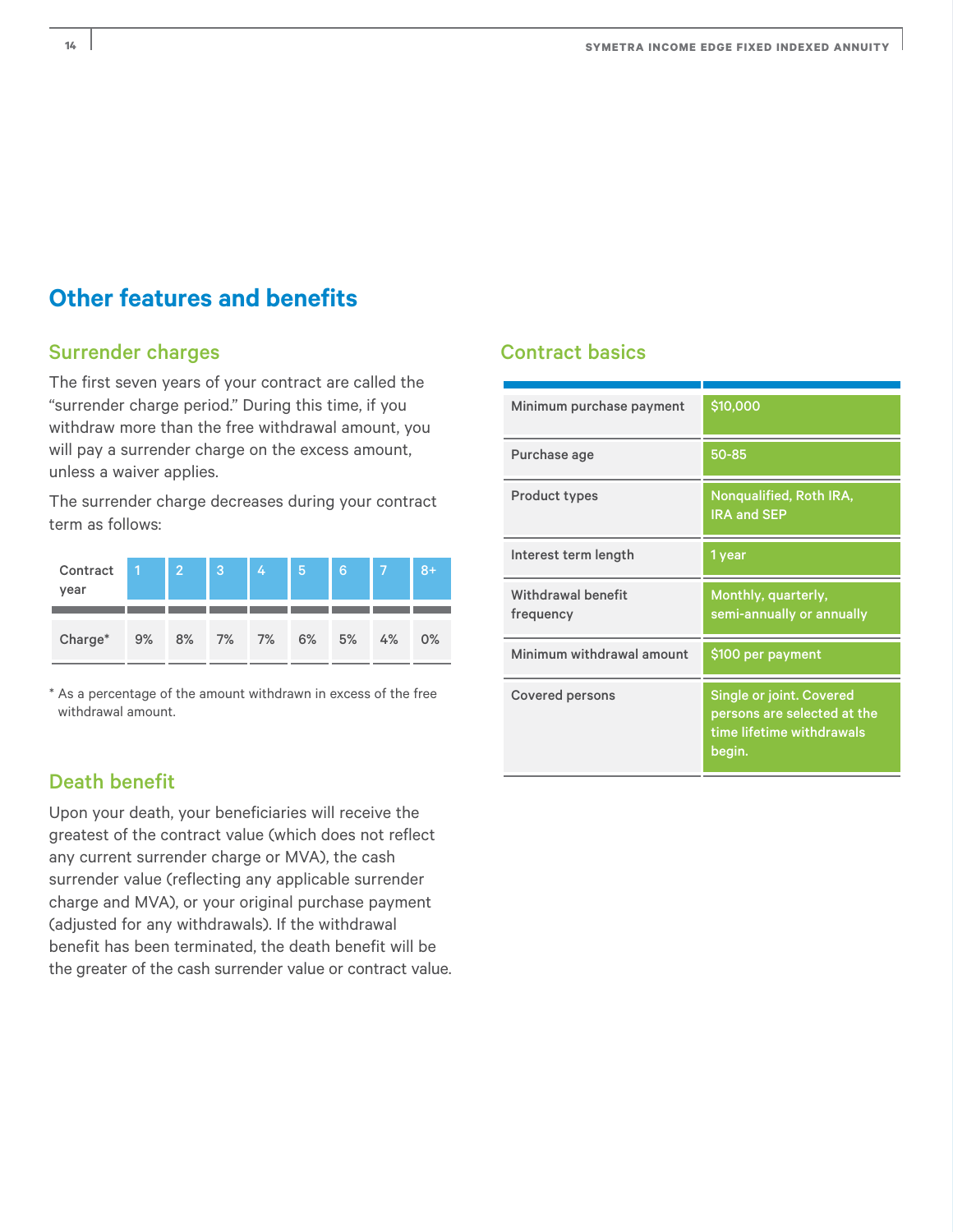# Why consider Income Edge?



## **Upside potential**

- $\checkmark$  Before lifetime withdrawals begin, growth in your contract value increases your maximum withdrawal amount.
- $\blacktriangleright$  After lifetime withdrawals begin, the index-linked options provide additional opportunities for your maximum amount to increase.



### **Transparency**

- $\checkmark$  Straightforward calculation of your maximum amount.
- $\checkmark$  Simple, age-based withdrawal percentages.



### **Flexibility**

- $\checkmark$  RMD-friendly withdrawal treatment.
- $\blacktriangleright$  Ability to change the amount of your lifetime withdrawal each year.
- $\blacktriangleright$  Ability to terminate the withdrawal benefit after five years.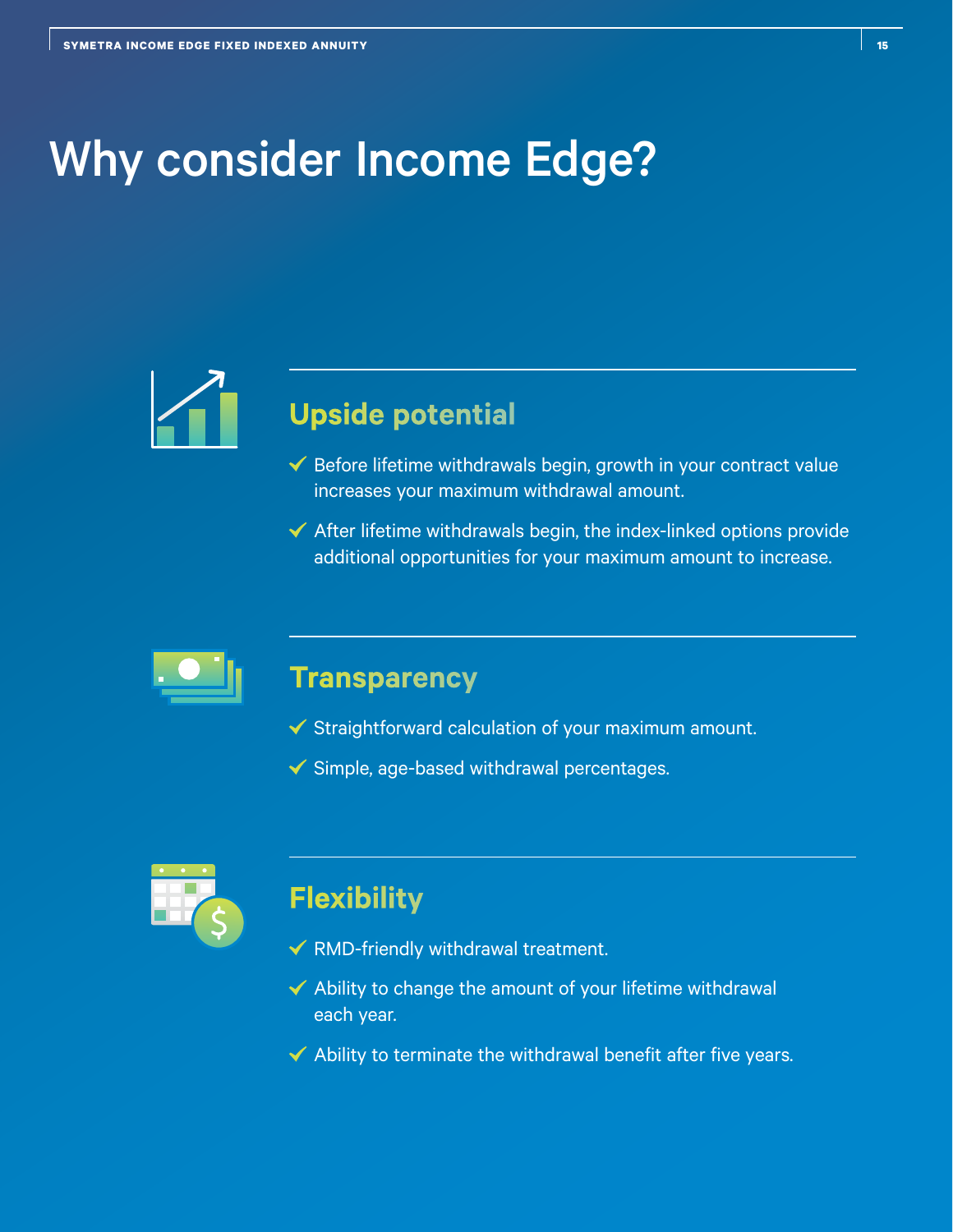# Why Symetra?

We love what we do. Symetra provides annuities, life insurance and employee benefits that help people live with financial security and confidence, and we've done it for more than 60 years.

Like our icon—the swift—we're quick, hardworking and nimble in serving our customers. We can help your financial future take flight.

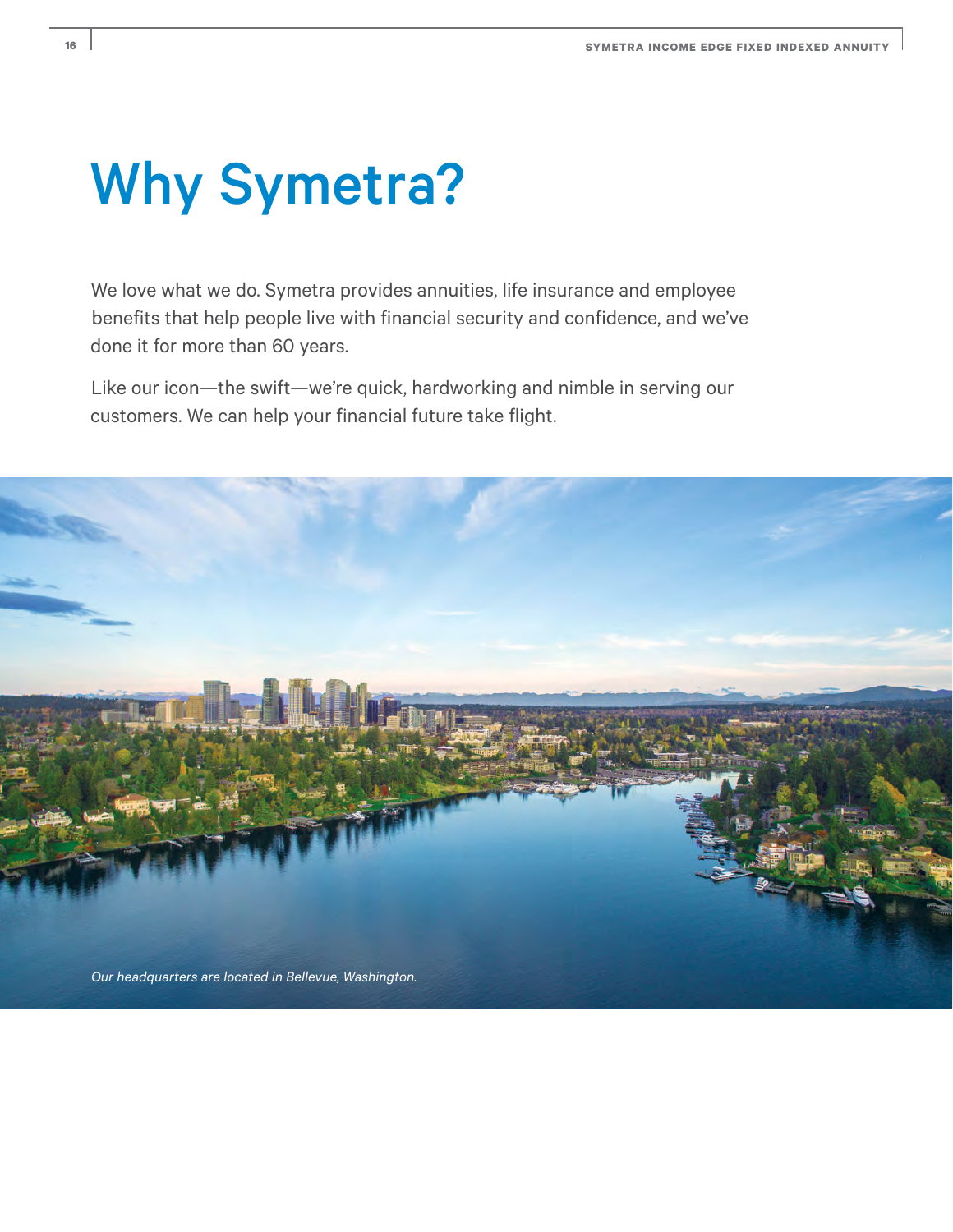

## Value **Transparency Sustainability**

**Three guiding principles form the foundation for how we make decisions: Value, Transparency and Sustainability—or VTS. Simply put, VTS defines how we do business inside and out. What does it mean?**

- **Value:** Products and solutions people need at a competitive price backed by dedication to excellent customer service.
- **Transparency:** We communicate clearly and openly so people can understand what they are buying.
- **Sustainability:** Our products stand the test of time. We're financially disciplined so we'll be here when customers need us.

**To learn more about Symetra, visit www.symetra.com.**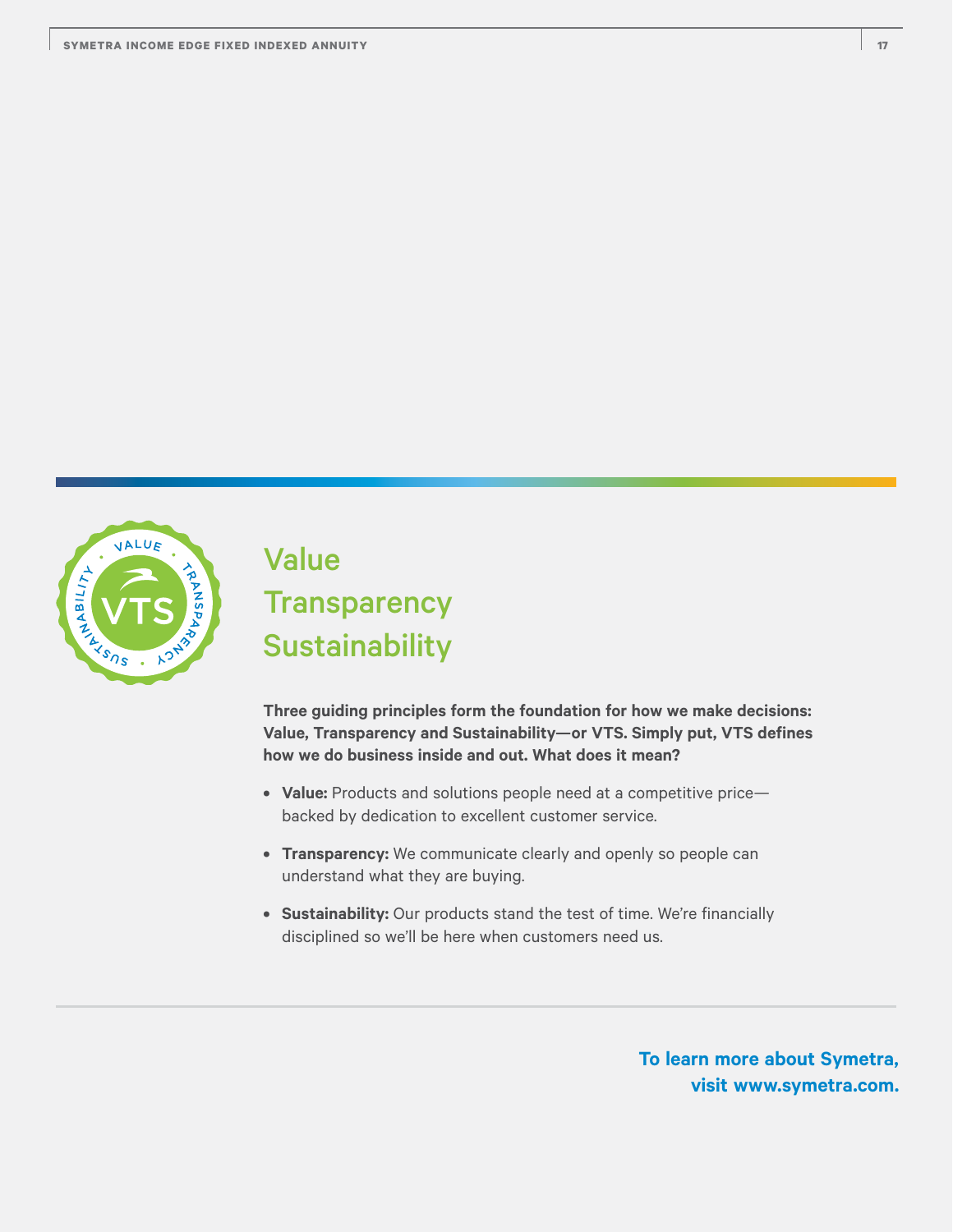#### **Important information**

Symetra Income Edge is an individual singlepremium fixed indexed deferred annuity with a market value adjustment feature issued by Symetra Life Insurance Company, 777 108th Avenue NE, Suite 1200, Bellevue, WA 98004. Contract form number is ICC14\_RC1 in most states. The Guaranteed Lifetime Withdrawal Benefit Rider form number is ICC15\_RE1 in most states. Product and rider are not available in all U.S. states or any U.S. territory. Terms and conditions may vary.

A rider is a provision of the annuity with additional costs, potential benefits and features that should never be confused with the annuity itself. Before evaluating the benefits of a rider, carefully examine the annuity to which it is attached.

There is an annual percentage charge for the Guaranteed Lifetime Withdrawal Benefit Rider ("rider") based on the contract value on the date the charge is calculated. The rider provides a guaranteed lifetime withdrawal benefit ("GLWB") during the life of the covered person(s) while the rider is in effect. You may terminate the rider after the fifth interest term. Once you terminate the rider it may not be reinstated. We will assess and deduct the GLWB rider charge until the rider is terminated. Changing the owners, annuitants or beneficiaries may cause the rider to terminate or adversely affect the benefits of the rider. A change in marital status after you purchase this contract may adversely affect the benefits of the rider. Taking excess withdrawals could reduce future benefits under the rider by more than the dollar amount of the excess withdrawals.

Annuity contracts have terms and limitations for keeping them in force. Contact your financial professional or insurance producer for complete details.

Guarantees and benefits are subject to the claims-paying ability of Symetra Life Insurance Company.

Symetra Income Edge has fixed and indexed accounts. Interest credited to the indexed accounts is affected by the value of outside indexes. Values based on the performance of any index are not guaranteed. The contract does not directly participate in any outside investment.

Indexed interest is calculated and credited (if applicable) at the end of an annual interest term. Amounts withdrawn from the indexed account before the end of an annual interest term will not receive indexed interest for that term.

If the contract is being funded with multiple purchase payments (e.g., 1035 exchanges), funds will be held and the contract will not be issued until all purchase payments have been received. Interest is not credited between the dates the purchase payments are received and the date the contract is issued.

Except for the JPMorgan ETF Efficiente<sup>®</sup> 5 Index, the performance of an index does not reflect the payment or reinvestment of dividends.

It is not possible to invest in an index.

Symetra reserves the right to add or remove any index or indexed interest crediting method options. If any index is discontinued or if the calculation of any index is changed substantially, Symetra reserves the right to substitute a comparable index.

A market value adjustment (MVA) is a positive or negative adjustment that may apply when all or when a portion of the contract value is withdrawn. If applicable, an MVA will apply to a withdrawal of more than 10% of the contract value in a contract year during the surrender charge period. It may also apply upon death or annuitization, but only if it results in a cash surrender value higher than the contract value that would otherwise be paid. A negative MVA will never cause the cash surrender value to be less than the guaranteed minimum value. After the surrender charge period, no MVA applies.

If the MVA reference rate is not published for a particular day, Symetra will use the MVA reference rate as of the prior business day. If the MVA reference rate is no longer available or discontinued, Symetra may substitute another comparable method for determining the MVA reference rate.

This Product is not sponsored, endorsed, sold or promoted by Barclays Capital. Barclays Capital makes no representation or warranty, express or implied, to the owners of this product or any member of the public regarding the advisability of investing in securities generally or in this product, particularly or the ability of the Barclays Capital Indices, including without limitation, the Barclays Capital US Intermediate Corporate Bond Index, to track general bond market performance. Barclays Capital's only relationship to Symetra Life Insurance Company is the licensing of the Barclays Capital US Intermediate Corporate Bond Index which is determined, composed and calculated by Barclays Capital without regard to Symetra Life Insurance Company or this product. Barclays Capital has no obligation to take the needs of Symetra Life Insurance Company or the owners of this product into consideration in determining, composing or calculating the Barclays Capital US Intermediate Corporate Bond Index. Barclays Capital is not responsible for and has not participated in the determination of the timing of, prices at, or quantities of the product to be issued or in the determination or calculation of the equation by which this product is to be converted into cash. Barclays Capital has no obligation or liability in connection with the administration, marketing or trading of this product.

Barclays Capital does not guarantee the quality, accuracy and/or the completeness of the Barclays Capital indices, or any data included therein, or otherwise obtained by Symetra Life Insurance Company, owners of this product, or any other person or entity from the use of the Barclays Capital indices, including without limitation, Barclays Capital US Intermediate Corporate Bond Index, in connection with the rights licensed hereunder or for any other use. Barclays Capital makes no express or implied warranties, and hereby expressly disclaims all warranties of merchantability or fitness for a particular purpose or use with respect to the indices, including without limitation, the Barclays Capital US Intermediate Corporate Bond Index or any data included therein. Without limiting any of the foregoing, in no event shall Barclays Capital have any liability for any special, punitive, indirect, or consequential damages (including lost profits), even if notified of the possibility of such damages.

Withdrawals may be subject to federal income taxes, and a 10% IRS early withdrawal tax penalty may also apply for amounts taken prior to age 59½. Consult your attorney or tax advisor for more information.

Tax-qualified contracts such as IRAs, 401(k)s, etc., are tax-deferred regardless of whether or not they are funded with an annuity. If you are considering funding a tax-qualified retirement plan with an annuity, you should know that an annuity does not provide any additional tax-deferred treatment of earnings beyond the tax-qualified plan or program itself. However, annuities do provide other features and benefits such as death benefits and income payment options.

Neither Symetra Life Insurance Company nor its employees provide investment, tax, or legal advice or endorse any particular method of investing. Please consult your attorney or tax advisor before making savings and investing decisions.

The contract provides a guaranteed minimum value upon surrender, death, or annuitization. This value will never be less than 87.5% of the purchase payment accumulated at the nonforfeiture rate. That rate will be set at issue and guaranteed for the life of the contract. For the current nonforfeiture rate please contact your financial professional or insurance producer.

This is not a complete description of Symetra Income Edge Fixed Indexed Annuity with Guaranteed Lifetime Withdrawal Benefit. For a complete description, please ask your financial professional or insurance producer for a copy of the Contract Summary.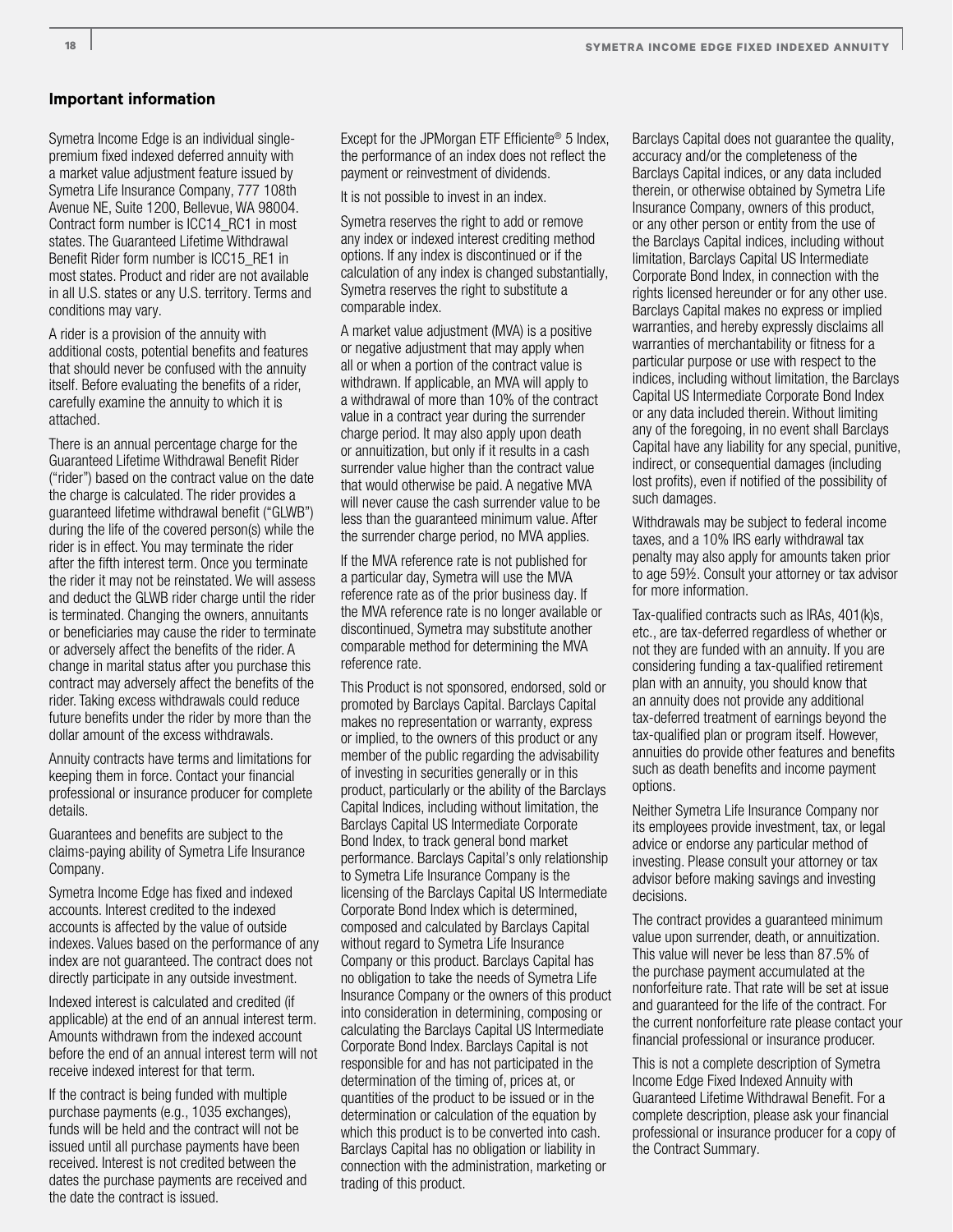#### **Index disclosures**

The "S&P 500 Index" is a product of S&P Dow Jones Indices LLC, a division of S&P Global, or its affiliates ("SPDJI"), and has been licensed for use by Symetra Life Insurance Company ("Symetra"). Standard & Poor's ® and S&P ® are registered trademarks of Standard & Poor's Financial Services LLC, a division of S&P Global ("S&P"); Dow Jones ® is a registered trademark of Dow Jones Trademark Holdings LLC ("Dow Jones"); and these trademarks have been licensed for use by SPDJI and sublicensed for certain purposes by Symetra. Symetra's products are not sponsored, endorsed, sold or promoted by SPDJI, Dow Jones, S&P, their respective affiliates, and none of such parties make any representation regarding the advisability of investing in such product(s) nor do they have any liability for any errors, omissions, or interruptions of the S&P 500 Index.

The JPMorgan ETF Efficiente ® 5 Index ("Index") has been licensed to Symetra Life Insurance Company (the "Licensee") for the Licensee's benefit. Neither the Licensee nor Symetra Income Edge (the "Product") is sponsored, operated, endorsed, recommended, sold or promoted by J.P. Morgan Securities LLC ("JPMS") or any of its affiliates (together and individually, "JPMorgan"). JPMorgan makes no representation and gives no warranty, express or implied, to contract owners in or those otherwise taking exposure to the Product. Such persons should seek appropriate professional advice before making any investment. The Index has been designed and is compiled, calculated, maintained and sponsored by JPMS without regard to the Licensee, the Product or any contract owner. JPMorgan is under no obligation to continue compiling, calculating, maintaining or sponsoring the Index. JPMorgan may independently issue or sponsor other indices or products that are similar to and may compete with the Index and the Product. JPMorgan may also transact in assets referenced in the Index (or in financial instruments such as derivatives that reference those assets). These activities could have a positive or negative effect on the value of the Index and the Product.